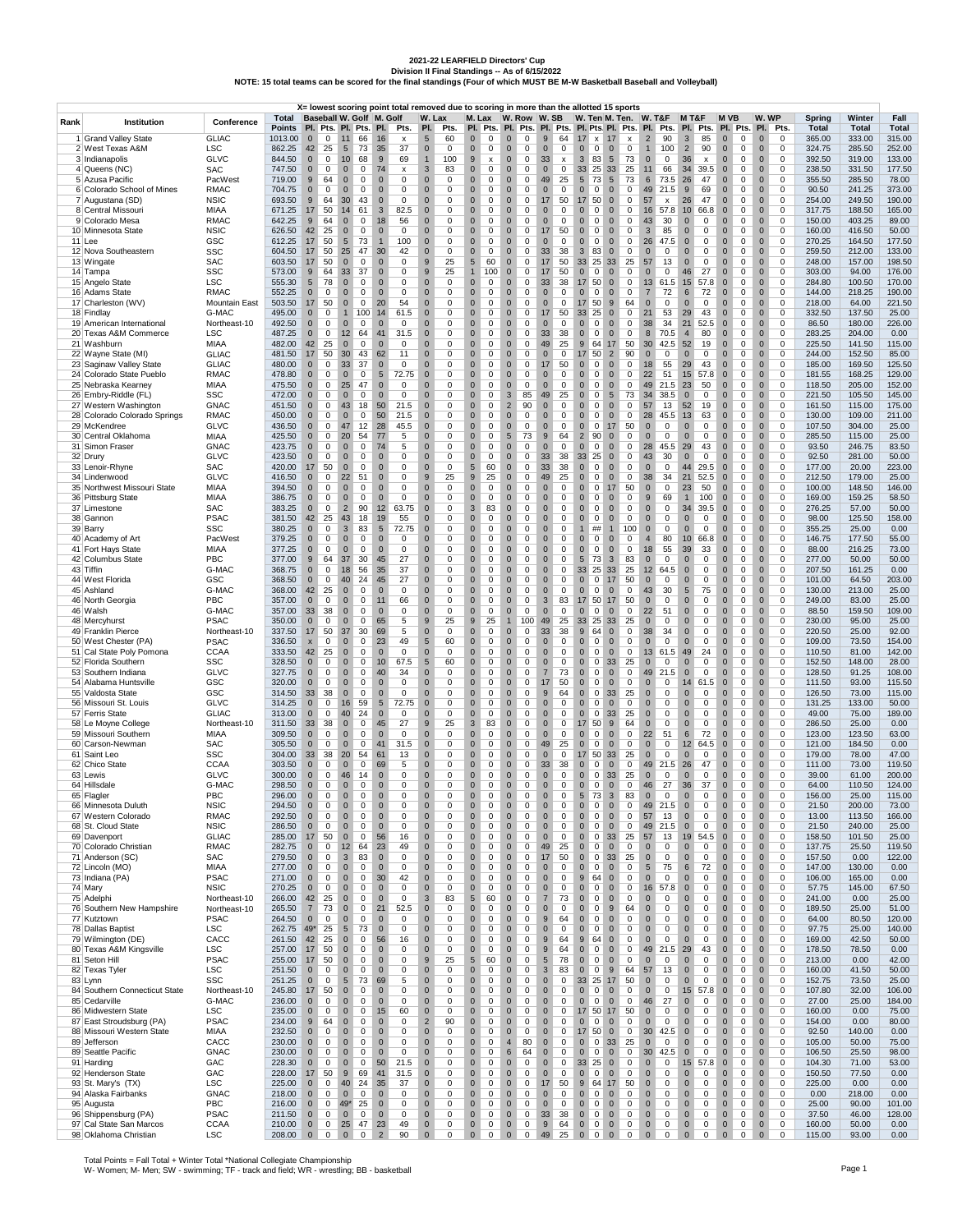2021-22 LEARFIELD Directors' Cup<br>Division II Final Standings -- As of 6/15/2022<br>NOTE: 15 total teams can be scored for the final standings (Four of which MUST BE M-W Basketball Baseball and Volleyball)

|      |                                                             |                                     |                  |                                                    |                                                       | X= lowest scoring point total removed due to scoring in more than the allotted 15 sports |                                                                |                                                                    |                                                        |                                                          |                                                                 |                                                 |                                                    |                                                      |                                                                |                                                    |                  |                  |                 |
|------|-------------------------------------------------------------|-------------------------------------|------------------|----------------------------------------------------|-------------------------------------------------------|------------------------------------------------------------------------------------------|----------------------------------------------------------------|--------------------------------------------------------------------|--------------------------------------------------------|----------------------------------------------------------|-----------------------------------------------------------------|-------------------------------------------------|----------------------------------------------------|------------------------------------------------------|----------------------------------------------------------------|----------------------------------------------------|------------------|------------------|-----------------|
| Book | Institution                                                 | Conference                          | Total            | Baseball W. Golf M. Golf                           |                                                       |                                                                                          | W. Lax                                                         | M. Lax                                                             | W. Row W. SB                                           |                                                          | W. Ten M. Ten.                                                  |                                                 | <b>W. T&amp;F</b>                                  | M T&F                                                | M VB                                                           | W. WP                                              | Spring           | Winter           | Fall            |
|      | 99 Winona State<br>100 St. Thomas Aquinas                   | NSIC<br>ECC                         | 205.00<br>202.75 | $\mathbf{0}$<br>$\mathbf{0}$<br>$\mathbf 0$<br>0   | $\overline{0}$<br>0<br>$\mathbf 0$<br>$\mathbf{0}$    | 0<br>$\mathbf 0$<br>63.75                                                                | $\mathbf 0$<br>0<br>$\mathbf 0$                                | $\mathbf 0$<br>0<br>$\mathbf 0$<br>$\mathbf 0$                     | 0<br>$\mathbf{0}$<br>$\mathbf{0}$<br>$\mathbf 0$       | 38<br>33<br>$\mathbf{0}$<br>0                            | $0\quad 0\quad 0$<br>33<br>25                                   | 0<br>17                                         | 13 61.5<br>$\mathbf{0}$                            | $\mathbf 0$<br>0<br>$\mathbf{0}$                     | 0<br>$\bf{0}$<br>$\mathbf 0$<br>0                              | $\bf{0}$<br>0<br>$\mathbf 0$<br>0                  | 99.00<br>138.75  | 55.00<br>64.00   | 51.00<br>0.00   |
|      | 101 Concordia St. Paul                                      | <b>NSIC</b>                         | 201.50           | $\mathbf 0$<br>0                                   | $\mathbf{0}$<br>0                                     | 12<br>69<br>5                                                                            | 0<br>$\mathbf{0}$<br>0                                         | $\mathbf{0}$<br>$\mathbf 0$                                        | $\mathbf{0}$<br>$\mathbf 0$                            | $\mathbf{0}$<br>0                                        | $\mathbf{0}$<br>$\circ$                                         | 50<br>$\mathbf{0}$<br>$\mathbf 0$               | 0<br>26 47.5                                       | 0<br>39<br>33                                        | $\mathbf{0}$<br>$\mathbf 0$                                    | $\mathbf{0}$<br>0                                  | 85.50            | 52.00            | 64.00           |
|      | 101 Fresno Pacific                                          | PacWest                             | 201.50           | $\mathbf 0$<br>0                                   | $\mathbf 0$<br>0                                      | $\mathbf 0$<br>0                                                                         | $\mathbf{0}$<br>0                                              | $\mathbf 0$<br>0                                                   | $\mathbf 0$<br>0                                       | $\mathbf{0}$<br>0                                        | 17 50                                                           | $\mathbf{0}$<br>0                               | 10 <sup>°</sup><br>67.5                            | 52<br>19                                             | $\mathbf 0$<br>0                                               | $\mathbf{0}$<br>0                                  | 136.50           | 12.00            | 53.00           |
|      | 103 Edinboro                                                | <b>PSAC</b>                         | 198.00           | $\mathbf 0$<br>0                                   | $\mathbf 0$<br>0                                      | $\mathbf 0$<br>0                                                                         | $\mathbf 0$<br>0                                               | $\mathbf 0$<br>0                                                   | $\mathbf 0$<br>0                                       | $\mathbf{0}$<br>0                                        | $\mathbf 0$<br>$\mathbf 0$                                      | 9<br>64                                         | $\mathbf 0$<br>0                                   | $\mathbf{0}$<br>0                                    | $\mathbf 0$<br>0                                               | $\mathbf{0}$<br>0                                  | 64.00            | 0.00             | 134.00          |
|      | 104 West Liberty<br>105 Cal State Los Angeles               | <b>Mountain East</b><br><b>CCAA</b> | 196.00<br>191.00 | $\mathbf 0$<br>0<br>$\mathbf 0$<br>0               | $\pmb{0}$<br>0<br>$\mathbf 0$<br>0                    | 62<br>11<br>$\mathbf 0$<br>$\mathbf 0$                                                   | $\pmb{0}$<br>0<br>$\mathbf 0$<br>0                             | $\pmb{0}$<br>$\overline{0}$<br>$\mathbf 0$<br>$\mathbf 0$          | $\bf{0}$<br>0<br>$\mathbf 0$<br>$\mathbf 0$            | $\mathbf 0$<br>0<br>$\mathbf{0}$<br>0                    | 33 25<br>$\mathbf 0$<br>0                                       | 17<br>50<br>0<br>$\mathbf{0}$                   | 0<br>$\mathbf 0$<br>$\mathbf 0$<br>0               | $\bf{0}$<br>0<br>46<br>27                            | $\bf{0}$<br>0<br>$\mathbf 0$<br>0                              | $\bf{0}$<br>0<br>$\mathbf{0}$<br>0                 | 86.00<br>27.00   | 110.00<br>0.00   | 0.00<br>164.00  |
|      | 105 Stonehill                                               | Northeast-10                        | 191.00           | $\mathbf 0$<br>0                                   | $\mathbf 0$<br>0                                      | $\mathbf 0$<br>$\mathbf 0$                                                               | $5\phantom{.0}$<br>60                                          | $\mathbf 0$<br>$\mathbf 0$                                         | $\mathbf 0$<br>$\mathbf 0$                             | $\mathbf{0}$<br>0                                        | $\mathbf 0$<br>0                                                | 0<br>$\Omega$                                   | $\mathbf{0}$<br>0                                  | $\mathbf 0$<br>0                                     | $\mathbf 0$<br>0                                               | $\mathbf{0}$<br>0                                  | 60.00            | 0.00             | 131.00          |
|      | 107 Arkansas Tech                                           | GAC                                 | 190.25           | $\mathbf 0$<br>0                                   | 19<br>55                                              | $5\phantom{.0}$<br>72.75                                                                 | $\mathbf 0$<br>0                                               | $\mathbf 0$<br>0                                                   | $\mathbf 0$<br>$\mathbf 0$                             | 33<br>38                                                 | $\mathbf 0$<br>0                                                | $\mathbf{0}$<br>0                               | 0<br>$\mathbf 0$                                   | $\mathbf 0$<br>0                                     | $\mathbf 0$<br>0                                               | $\mathbf 0$<br>0                                   | 165.25           | 0.00             | 25.00           |
|      | 108 Rogers State<br>109 Slippery Rock                       | MIAA<br><b>PSAC</b>                 | 187.75<br>185.50 | $\mathbf 0$<br>0<br>42<br>25                       | 61<br>14<br>$\bf{0}$<br>0                             | 45<br>27<br>$\bf{0}$<br>0                                                                | $\mathbf{0}$<br>0<br>$\pmb{0}$<br>0                            | $\mathbf 0$<br>0<br>$\mathbf 0$<br>0                               | $\mathbf 0$<br>0<br>$\mathsf 0$<br>$\bf{0}$            | 100<br>$\overline{1}$<br>$\mathbf 0$<br>0                | $\mathbf 0$<br>0<br>17<br>50                                    | $\mathbf 0$<br>0<br>$\bf{0}$<br>0               | $\mathbf 0$<br>0<br>38.5<br>34                     | $\mathbf 0$<br>0<br>52<br>19                         | $\mathbf 0$<br>0<br>$\bf{0}$<br>0                              | $\mathbf 0$<br>0<br>$\bf{0}$<br>0                  | 187.75<br>132.50 | 0.00<br>0.00     | 0.00<br>53.00   |
|      | 110 California (PA)                                         | <b>PSAC</b>                         | 184.50           | $\mathbf 0$<br>0                                   | $\mathbf 0$<br>0                                      | 56<br>16                                                                                 | $\mathbf{0}$<br>0                                              | $\mathbf 0$<br>$\mathbf 0$                                         | $\mathbf 0$<br>0                                       | $\mathbf{0}$<br>0                                        | $\mathbf 0$<br>0                                                | $\mathbf 0$<br>0                                | 57<br>13                                           | $\mathbf 0$<br>0                                     | $\mathbf 0$<br>0                                               | $\mathbf 0$<br>0                                   | 29.00            | 155.50           | 0.00            |
|      | 111 North Caroline Pembroke                                 | CС                                  | 183.00           | 42<br>25                                           | 43<br>18                                              | $\mathbf 0$<br>$\mathbf 0$                                                               | $\mathbf{0}$<br>0                                              | $\mathbf{0}$<br>$\mathbf 0$                                        | $\mathbf{0}$<br>0                                      | $\mathbf 0$<br>$\mathbf 0$                               | $\mathbf 0$<br>0                                                | $\mathbf{0}$<br>0                               | 0<br>$\Omega$                                      | $\mathbf 0$<br>0                                     | $\mathbf 0$<br>0                                               | $\mathbf{0}$<br>0                                  | 43.00            | 115.00           | 25.00           |
|      | 112 Millersville (PA)                                       | <b>PSAC</b>                         | 182.50           | 33<br>38                                           | $\mathbf 0$<br>0                                      | 0<br>$\mathbf 0$                                                                         | $\mathbf{0}$<br>0                                              | $\pmb{0}$<br>0                                                     | $\mathbf 0$<br>0                                       | 0<br>$\mathbf{0}$                                        | $\mathbf 0$<br>0                                                | $\mathbf 0$<br>0                                | 13<br>57                                           | $\mathbf 0$<br>0                                     | $\mathbf 0$<br>0                                               | $\mathbf{0}$<br>0                                  | 50.50            | 59.00            | 73.00           |
|      | 113 Mercy<br>113 Michigan Tech                              | ECC<br><b>GLIAC</b>                 | 179.00<br>179.00 | $\mathbf 0$<br>0<br>0<br>$\mathbf 0$               | $\mathbf 0$<br>0<br>$\pmb{0}$<br>0                    | 0<br>$\mathbf 0$<br>$\mathbf 0$<br>0                                                     | 9<br>25<br>$\pmb{0}$<br>0                                      | $\overline{2}$<br>90<br>$\pmb{0}$<br>0                             | $\mathbf 0$<br>0<br>$\bf{0}$<br>0                      | $\mathbf{0}$<br>0<br>$\mathbf 0$<br>0                    | $\mathbf 0$<br>0<br>$\bf{0}$<br>0                               | $\mathbf{0}$<br>0<br>$\mathbf 0$<br>0           | $\mathbf 0$<br>0<br>0<br>$\bf{0}$                  | $\mathbf 0$<br>0<br>$\mathbf 0$<br>0                 | $\mathbf 0$<br>0<br>$\pmb{0}$<br>0                             | $\mathbf 0$<br>0<br>$\bf{0}$<br>0                  | 115.00<br>0.00   | 0.00<br>79.00    | 64.00<br>100.00 |
|      | 115 Bentley                                                 | Northeast-10                        | 178.00           | $\mathbf 0$<br>0                                   | $\mathbf 0$<br>0                                      | 5<br>74                                                                                  | $\mathbf{0}$<br>0                                              | $\mathbf 0$<br>$\mathbf 0$                                         | $\mathbf 0$<br>0                                       | $\mathbf{0}$<br>0                                        | $\mathbf 0$<br>0                                                | $\mathbf 0$<br>0                                | $\mathbf 0$<br>0                                   | $\mathbf 0$<br>0                                     | $\mathbf 0$<br>0                                               | $\mathbf 0$<br>0                                   | 5.00             | 98.00            | 75.00           |
|      | 116 Lander                                                  | PBC                                 | 177.00           | $\mathbf 0$<br>0                                   | $\mathbf 0$<br>0                                      | $\mathbf 0$<br>$\mathbf 0$                                                               | $\mathbf{0}$<br>0                                              | $\mathbf{0}$<br>$\mathbf 0$                                        | $\mathbf 0$<br>0                                       | $\mathbf 0$<br>0                                         | $\mathbf 0$<br>$\mathbf 0$                                      | 50<br>17                                        | $\mathbf{0}$<br>0                                  | $\mathbf{0}$<br>0                                    | $\mathbf 0$<br>0                                               | $\mathbf 0$<br>0                                   | 50.00            | 127.00           | 0.00            |
|      | 117 Auburn University, Montgomery<br>118 Cal State East Bay | GSC                                 | 176.00           | $\mathbf 0$<br>0                                   | $\mathbf 0$<br>0                                      | $\mathbf 0$<br>$\mathbf 0$                                                               | $\bf 0$<br>0                                                   | $\mathbf 0$<br>0                                                   | $\mathbf 0$<br>0                                       | 78<br>$5\phantom{.0}$                                    | 33<br>25                                                        | $\mathbf 0$<br>0                                | 0<br>$\mathbf 0$                                   | $\mathbf{0}$<br>0                                    | $\mathbf 0$<br>0                                               | $\mathbf 0$<br>0                                   | 103.00           | 0.00             | 73.00           |
|      | 119 Southern Arkansas                                       | <b>CCAA</b><br>GAC                  | 175.00<br>172.00 | $\mathbf 0$<br>0<br>5<br>78                        | 30<br>43<br>$\bf{0}$<br>0                             | 65<br>5<br>69<br>5                                                                       | $\mathbf{0}$<br>0<br>$\pmb{0}$<br>0                            | $\mathbf 0$<br>0<br>$\mathbf 0$<br>0                               | $\mathbf 0$<br>0<br>$\bf{0}$<br>0                      | $\mathbf{0}$<br>0<br>25<br>49                            | $\mathbf 0$<br>0<br>$\bf{0}$<br>0                               | $\mathbf 0$<br>0<br>9<br>64                     | 0<br>$\mathbf 0$<br>$\bf{0}$<br>0                  | $\mathbf 0$<br>0<br>$\mathbf 0$<br>0                 | $\mathbf 0$<br>0<br>$\bf{0}$<br>0                              | $\mathbf{0}$<br>0<br>$\bf{0}$<br>0                 | 48.00<br>172.00  | 102.00<br>0.00   | 25.00<br>0.00   |
|      | 120 Rollins                                                 | <b>SSC</b>                          | 171.50           | 0<br>$\pmb{\mathsf{x}}$                            | 25<br>47                                              | 0<br>$\mathbf 0$                                                                         | $\mathbf 0$<br>0                                               | $\mathbf 0$<br>$\mathbf 0$                                         | $\mathbf 0$<br>0                                       | 33<br>38                                                 | $\mathbf 0$<br>0                                                | $\mathbf 0$<br>0                                | 0<br>$\mathbf 0$                                   | $\mathbf 0$<br>0                                     | $\mathbf 0$<br>0                                               | $\mathbf 0$<br>0                                   | 84.50            | 87.00            | 0.00            |
|      | 121 Lubbock Christian                                       | <b>LSC</b>                          | 164.00           | $\mathbf{0}$<br>0                                  | $\mathbf 0$<br>0                                      | $\mathbf 0$<br>$\mathbf 0$                                                               | $\mathbf{0}$<br>0                                              | $\mathbf{0}$<br>$\mathbf 0$                                        | $\mathbf{0}$<br>0                                      | 17<br>50                                                 | $\mathbf 0$<br>0                                                | $\mathbf{0}$<br>0                               | $\mathbf{0}$<br>0                                  | $\mathbf 0$<br>0                                     | $\mathbf 0$<br>0                                               | $\mathbf{0}$<br>0                                  | 50.00            | 114.00           | 0.00            |
|      | 121 West Virginia State                                     | Mountain East                       | 164.00<br>162.25 | $\mathbf 0$<br>0<br>$\mathbf 0$                    | $\mathbf 0$<br>0<br>$\mathbf 0$                       | $\mathbf 0$<br>$\mathbf 0$<br>0<br>$\mathbf 0$                                           | $\mathbf{0}$<br>0<br>$\mathbf 0$                               | $\mathbf 0$<br>0<br>$\mathbf 0$<br>0                               | $\mathbf 0$<br>0<br>$\mathbf 0$                        | $\mathbf 0$<br>0                                         | $9$<br>64<br>17 50                                              | $\mathbf{0}$<br>0                               | 0<br>$\mathbf 0$                                   | $\mathbf 0$<br>0<br>$\mathbf 0$                      | $\mathbf 0$<br>0<br>$\mathbf 0$                                | $\mathbf{0}$<br>0                                  | 64.00            | 50.00<br>59.25   | 50.00<br>53.00  |
|      | 123 Newberry<br>124 Pace                                    | SAC<br>Northeast-10                 | 160.50           | 0<br>$\mathbf 0$<br>0                              | 0<br>$\pmb{0}$<br>0                                   | $\mathbf 0$<br>0                                                                         | 0<br>$\pmb{0}$<br>0                                            | $\pmb{0}$<br>0                                                     | 0<br>$\bf{0}$<br>0                                     | $\mathbf{0}$<br>0<br>33<br>38                            | $\bf{0}$<br>0                                                   | $\mathbf{0}$<br>0<br>$\mathbf 0$<br>0           | $\mathbf 0$<br>0<br>0<br>$\bf{0}$                  | 0<br>$\mathbf 0$<br>0                                | 0<br>$\bf{0}$<br>0                                             | $\mathbf 0$<br>0<br>$\bf{0}$<br>0                  | 50.00<br>37.50   | 123.00           | 0.00            |
|      | 125 Shepherd                                                | <b>PSAC</b>                         | 158.00           | $\mathbf 0$<br>0                                   | $\mathbf 0$<br>0                                      | $\mathbf{0}$<br>0                                                                        | $\mathbf{0}$<br>0                                              | $\mathbf 0$<br>$\mathbf 0$                                         | $\mathbf 0$<br>0                                       | $\mathbf 0$<br>0                                         | $\mathbf 0$<br>0                                                | $\mathbf{0}$<br>0                               | $\mathbf 0$<br>0                                   | $\mathbf 0$<br>0                                     | $\mathbf 0$<br>0                                               | $\mathbf{0}$<br>0                                  | 0.00             | 50.00            | 108.00          |
|      | 126 Davis & Elkins                                          | Mountain East                       | 157.00           | $\mathbf{0}$<br>0                                  | $\mathbf 0$<br>0                                      | 17<br>57                                                                                 | $\mathbf{0}$<br>0                                              | $\mathbf{0}$<br>$\mathbf 0$                                        | $\mathbf 0$<br>$\mathbf 0$                             | $\mathbf{0}$<br>0                                        | $\mathbf 0$<br>0                                                | 0<br>$\Omega$                                   | $\mathbf{0}$<br>0                                  | $\mathbf 0$<br>0                                     | $\mathbf 0$<br>0                                               | $\mathbf 0$<br>0                                   | 57.00            | 36.00            | 64.00           |
|      | 127 Cal State Monterey Bay<br>128 Delta State               | CCAA<br>GSC                         | 154.00<br>152.00 | 17<br>50<br>42<br>25                               | 37<br>30<br>$\mathbf 0$<br>0                          | 23<br>49<br>56<br>16                                                                     | $\bf 0$<br>0<br>$\mathbf 0$<br>0                               | $\mathbf 0$<br>0<br>$\mathbf 0$<br>0                               | $\mathbf 0$<br>$\mathbf 0$<br>$\mathbf 0$<br>0         | 25<br>49<br>0<br>$\mathbf{0}$                            | $\mathbf 0$<br>0<br>$\mathbf 0$<br>0                            | 0<br>$\mathbf 0$<br>$\mathbf 0$<br>0            | 0<br>$\mathbf 0$<br>$\mathbf 0$<br>0               | $\mathbf 0$<br>0<br>$\mathbf 0$<br>0                 | $\mathbf 0$<br>0<br>$\mathbf 0$<br>0                           | $\mathbf 0$<br>0<br>$\mathbf{0}$<br>0              | 154.00<br>41.00  | 0.00<br>111.00   | 0.00<br>0.00    |
|      | 129 Hawaii Pacific                                          | PacWest                             | 151.00           | $\mathbf 0$<br>0                                   | $\pmb{0}$<br>0                                        | 77<br>5                                                                                  | $\pmb{0}$<br>0                                                 | $\mathbf 0$<br>0                                                   | $\mathbf 0$<br>$\bf{0}$                                | $\mathbf 0$<br>0                                         | $\sqrt{5}$<br>73                                                | $\sqrt{5}$<br>73                                | 0<br>$\mathbf 0$                                   | $\bf{0}$<br>0                                        | $\pmb{0}$<br>0                                                 | $\bf{0}$<br>0                                      | 151.00           | 0.00             | 0.00            |
|      | 129 Lincoln Memorial                                        | <b>SAC</b>                          | 151.00           | $\mathbf 0$<br>0                                   | $\mathbf 0$<br>0                                      | 35<br>37                                                                                 | $\mathbf 0$<br>0                                               | $\mathbf 0$<br>$\mathbf 0$                                         | $\mathbf 0$<br>0                                       | 9<br>64                                                  | $\mathbf 0$<br>0                                                | $\mathbf 0$<br>0                                | 0<br>$\mathbf 0$                                   | $\mathbf 0$<br>0                                     | $\mathbf 0$<br>0                                               | $\mathbf 0$<br>0                                   | 101.00           | 50.00            | 0.00            |
|      | 131 Florida Tech                                            | SSC                                 | 150.50           | $\mathbf{0}$<br>$\mathbf 0$                        | $\mathbf{0}$<br>0                                     | $\mathbf 0$<br>$\mathbf 0$                                                               | $\mathbf{0}$<br>0                                              | $\mathbf{0}$<br>$\mathbf 0$                                        | $\mathbf 0$<br>0                                       | $\mathbf{0}$<br>$\mathbf 0$                              | $\mathbf 0$<br>0                                                | $\mathbf 0$<br>0                                | $\mathbf{0}$<br>0                                  | $\mathbf 0$<br>0                                     | $\mathbf 0$<br>0                                               | $\mathbf{0}$<br>0                                  | 0.00             | 77.50            | 73.00           |
|      | 131 Northeastern State<br>133 Black Hills State             | MIAA<br><b>RMAC</b>                 | 150.50<br>150.00 | 33<br>38<br>$\mathbf 0$<br>0                       | 51<br>22<br>$\pmb{0}$<br>0                            | 56<br>16<br>0<br>$\mathbf 0$                                                             | $\mathbf{0}$<br>0<br>$\mathbf{0}$<br>0                         | $\mathbf 0$<br>0<br>$\mathbf 0$<br>0                               | $\mathbf 0$<br>0<br>$\mathbf 0$<br>0                   | $\mathbf 0$<br>0<br>$\mathbf{0}$<br>0                    | $\mathbf 0$<br>0<br>$\mathbf 0$<br>0                            | $\mathbf 0$<br>0<br>$\mathbf 0$<br>0            | 0<br>$\mathbf 0$<br>34<br>38                       | $\mathbf 0$<br>0<br>39<br>33                         | $\mathbf 0$<br>0<br>$\mathbf 0$<br>0                           | $\mathbf 0$<br>0<br>$\mathbf 0$<br>0               | 104.50<br>67.00  | 46.00<br>83.00   | 0.00<br>0.00    |
|      | 133 Mississippi College                                     | GSC                                 | 150.00           | $\mathbf 0$<br>0                                   | $\pmb{0}$<br>0                                        | 0<br>$\mathbf 0$                                                                         | $\pmb{0}$<br>0                                                 | $\pmb{0}$<br>0                                                     | $\bf{0}$<br>0                                          | $\mathbf 0$<br>0                                         | $\pmb{0}$<br>0                                                  | $\mathbf{0}$<br>0                               | 0<br>$\bf{0}$                                      | 49<br>24                                             | $\bf{0}$<br>0                                                  | $\bf{0}$<br>0                                      | 24.00            | 0.00             | 126.00          |
|      | 135 Cameron                                                 | <b>LSC</b>                          | 149.50           | $\mathbf 0$<br>0                                   | $\mathbf 0$<br>0                                      | 50<br>21.5                                                                               | $\mathbf 0$<br>0                                               | $\mathbf 0$<br>$\mathbf 0$                                         | $\mathbf 0$<br>0                                       | $\mathbf 0$<br>0                                         | 9<br>64                                                         | 9<br>64                                         | $\mathbf 0$<br>0                                   | $\mathbf 0$<br>0                                     | $\mathbf 0$<br>0                                               | $\mathbf 0$<br>0                                   | 149.50           | 0.00             | 0.00            |
|      | 136 Northern Michigan                                       | <b>GLIAC</b><br><b>GNAC</b>         | 149.00<br>144.00 | $\mathbf{0}$<br>0<br>$\mathbf 0$<br>0              | $\mathbf 0$<br>0<br>$\mathbf 0$<br>0                  | $\mathbf{0}$<br>$\mathbf 0$<br>$\mathbf 0$<br>$\mathbf 0$                                | $\mathbf 0$<br>0<br>$\mathbf{0}$<br>0                          | $\mathbf{0}$<br>$\mathbf 0$<br>$\mathbf 0$<br>0                    | $\mathbf 0$<br>0<br>$\mathbf 0$<br>0                   | $\mathbf 0$<br>0<br>$\mathbf 0$<br>0                     | $\mathbf 0$<br>$\mathbf 0$<br>$\mathbf 0$<br>0                  | $\mathbf{0}$<br>0<br>$\mathbf 0$<br>0           | $\mathbf{0}$<br>0<br>0<br>$\mathbf 0$              | $\mathbf 0$<br>0<br>52<br>19                         | $\mathbf 0$<br>0<br>$\mathbf 0$<br>0                           | $\mathbf{0}$<br>0<br>$\mathbf 0$<br>0              | 0.00<br>19.00    | 149.00<br>100.00 | 0.00<br>25.00   |
|      | 137 Alaska Anchorage<br>138 Northwood (MI)                  | <b>GLIAC</b>                        | 142.50           | 33<br>38                                           | 25<br>47                                              | 0<br>$\mathbf 0$                                                                         | $\mathbf{0}$<br>0                                              | 0<br>$\mathbf 0$                                                   | $\mathbf 0$<br>0                                       | 0<br>$\mathbf{0}$                                        | $\mathbf 0$<br>0                                                | $\mathbf 0$<br>0                                | 0<br>$\mathbf 0$                                   | 52<br>19                                             | $\mathbf 0$<br>0                                               | $\overline{0}$<br>0                                | 103.50           | 39.00            | 0.00            |
|      | 139 Molloy                                                  | ECC                                 | 139.00           | $9\,$<br>64                                        | $\pmb{0}$<br>0                                        | 0<br>$\mathbf 0$                                                                         | $\pmb{0}$<br>0                                                 | $\mathbf 0$<br>0                                                   | $\mathbf 0$<br>$\bf{0}$                                | $\mathbf 0$<br>0                                         | $\pmb{0}$<br>0                                                  | $\bf{0}$<br>0                                   | 0<br>$\bf{0}$                                      | $\mathbf 0$<br>0                                     | $\pmb{0}$<br>0                                                 | $\bf{0}$<br>0                                      | 64.00            | 0.00             | 75.00           |
|      | 140 Biola                                                   | PacWest                             | 138.00           | $\mathbf 0$<br>0                                   | 33<br>37                                              | 0<br>$\mathbf 0$                                                                         | $\mathbf{0}$<br>0                                              | $\mathbf 0$<br>0                                                   | $\mathbf 0$<br>0                                       | $\mathbf{0}$<br>0                                        | $\mathbf 0$<br>0                                                | 50<br>17                                        | $\mathbf 0$<br>0                                   | $\mathbf{0}$<br>0                                    | $\mathbf 0$<br>0                                               | $\mathbf 0$<br>0                                   | 87.00            | 0.00             | 51.00           |
|      | 141 Daemen<br>141 Illinois Springfield                      | ECC<br><b>GLVC</b>                  | 137.00<br>137.00 | $\mathbf{0}$<br>0<br>$\overline{7}$<br>73          | $\mathbf 0$<br>0<br>$\mathbf 0$<br>0                  | 0<br>$\mathbf 0$<br>$\mathbf 0$<br>$\mathbf 0$                                           | $\mathbf{0}$<br>0<br>$\mathbf{0}$<br>0                         | $\mathbf{0}$<br>$\mathbf 0$<br>$\mathbf 0$<br>0                    | $\mathbf 0$<br>0<br>$\mathbf 0$<br>0                   | $\mathbf 0$<br>0<br>$\mathbf 0$<br>0                     | $\mathbf 0$<br>0<br>$\mathbf 0$<br>0                            | $\mathbf 0$<br>0<br>$\mathbf 0$<br>0            | $\mathbf{0}$<br>0<br>0<br>$\mathbf 0$              | $\mathbf 0$<br>0<br>$\mathbf 0$<br>0                 | $\mathbf 0$<br>0<br>$\mathbf 0$<br>0                           | $\mathbf{0}$<br>0<br>$\mathbf{0}$<br>0             | 0.00<br>73.00    | 64.00<br>0.00    | 73.00<br>64.00  |
|      | 143 Georgia Southwestern State                              | PBC                                 | 132.50           | $\mathbf 0$<br>0                                   | $\mathbf 0$<br>0                                      | 82.5<br>3                                                                                | $\mathbf 0$<br>0                                               | $\mathbf 0$<br>0                                                   | $\mathbf 0$<br>0                                       | $\mathbf{0}$<br>0                                        | $\mathbf 0$<br>0                                                | $\mathbf{0}$<br>0                               | $\mathbf 0$<br>0                                   | $\mathbf 0$<br>0                                     | $\mathbf 0$<br>0                                               | $\mathbf 0$<br>0                                   | 82.50            | 50.00            | 0.00            |
|      | 144 Belmont Abbey                                           | cc                                  | 129.00           | 42<br>25                                           | $\bf{0}$<br>0                                         | 0<br>$\mathbf 0$                                                                         | $\pmb{0}$<br>0                                                 | $\pmb{0}$<br>0                                                     | $\bf{0}$<br>0                                          | $\mathbf 0$<br>0                                         | $\pmb{0}$<br>0                                                  | 33<br>25                                        | 0<br>$\bf{0}$                                      | $\mathbf 0$<br>0                                     | $\pmb{0}$<br>0                                                 | $\bf{0}$<br>0                                      | 50.00            | 79.00            | 0.00            |
|      | 145 Bloomsburg (PA)                                         | <b>PSAC</b>                         | 128.50           | $\mathbf 0$<br>0                                   | $\mathbf 0$<br>0                                      | $\mathbf 0$<br>$\mathbf 0$                                                               | $\mathbf 0$<br>0                                               | $\mathbf 0$<br>$\mathbf 0$                                         | $\mathbf 0$<br>0                                       | 49<br>25                                                 | $\mathbf 0$<br>0                                                | 0<br>$\mathbf 0$                                | $\mathbf 0$<br>0                                   | $\mathbf 0$<br>0                                     | $\mathbf 0$<br>0                                               | $\mathbf{0}$<br>0                                  | 25.00            | 27.50            | 76.00           |
|      | 146 New Haven<br>147 Cal State San Bernardino               | Northeast-10<br>CCAA                | 128.00<br>127.00 | $\mathbf 0$<br>0<br>$\mathbf 0$<br>0               | $\mathbf 0$<br>0<br>$\mathbf 0$<br>0                  | $\mathbf 0$<br>$\mathbf 0$<br>27<br>45                                                   | $\mathbf 0$<br>0<br>$\bf 0$<br>0                               | $\mathbf{0}$<br>$\mathbf 0$<br>$\mathbf 0$<br>0                    | $\mathbf 0$<br>0<br>$\mathbf 0$<br>0                   | $\mathbf{0}$<br>0<br>$\mathbf 0$<br>0                    | $\mathbf 0$<br>0<br>$\mathbf 0$<br>0                            | $\mathbf{0}$<br>0<br>$\mathbf{0}$<br>0          | $\mathbf 0$<br>0<br>0<br>$\mathbf 0$               | $\mathbf{0}$<br>0<br>$\mathbf{0}$<br>0               | $\mathbf 0$<br>0<br>$\mathbf 0$<br>0                           | $\mathbf 0$<br>0<br>$\mathbf 0$<br>0               | 0.00<br>27.00    | 50.00<br>50.00   | 78.00<br>50.00  |
|      | 148 Central Washington                                      | <b>GNAC</b>                         | 125.00           | $\mathbf 0$<br>0                                   | $\mathbf 0$<br>0                                      | 0<br>$\mathbf 0$                                                                         | $\mathbf{0}$<br>0                                              | $\mathbf 0$<br>0                                                   | $\mathbf 0$<br>0                                       | 0<br>$\mathbf{0}$                                        | $\mathbf 0$<br>0                                                | $\mathbf 0$<br>0                                | $\mathbf 0$<br>0                                   | $\mathbf 0$<br>0                                     | $\mathbf 0$<br>0                                               | $\mathbf 0$<br>0                                   | 0.00             | 50.00            | 75.00           |
|      | 148 Point Loma Nazarene                                     | PacWest                             | 125.00           | 0<br>X                                             | $\pmb{0}$<br>0                                        | $\mathbf 0$<br>0                                                                         | $\pmb{0}$<br>0                                                 | $\mathbf 0$<br>0                                                   | $\mathbf 0$<br>$\bf{0}$                                | $\mathbf 0$<br>0                                         | 17<br>50                                                        | $\bf{0}$<br>0                                   | 0<br>$\bf{0}$                                      | $\bf{0}$<br>0                                        | $\bf{0}$<br>0                                                  | $\bf{0}$<br>0                                      | 50.00            | 25.00            | 50.00           |
|      | 150 Catawba                                                 | <b>SAC</b>                          | 123.00           | $\mathbf 0$<br>0                                   | $\mathbf 0$<br>0                                      | $\mathbf 0$<br>0                                                                         | $\mathbf{0}$<br>0                                              | $\mathbf 0$<br>$\mathbf 0$                                         | $\mathbf 0$<br>0                                       | $\mathbf{0}$<br>0                                        | $\mathbf 0$<br>0                                                | $\mathbf 0$<br>0                                | 0<br>$\mathbf 0$                                   | 39<br>33                                             | $\mathbf 0$<br>0                                               | $\mathbf 0$<br>0                                   | 33.00            | 25.00            | 65.00           |
|      | 151 Clarion<br>151 Sonoma State                             | <b>PSAC</b><br><b>CCAA</b>          | 121.50<br>121.50 | $\mathbf{0}$<br>0<br>$\mathbf 0$<br>0              | $\mathbf 0$<br>0<br>$\mathbf 0$<br>0                  | $\mathbf{0}$<br>$\mathbf 0$<br>50<br>21.5                                                | $\mathbf{0}$<br>0<br>$\mathbf{0}$<br>0                         | $\mathbf{0}$<br>$\mathbf 0$<br>$\mathbf 0$<br>0                    | $\mathbf 0$<br>0<br>$\mathbf 0$<br>0                   | $\mathbf{0}$<br>0<br>17<br>50                            | $\mathbf 0$<br>0<br>$\mathbf 0$<br>0                            | $\mathbf 0$<br>$\mathbf 0$<br>$\mathbf{0}$<br>0 | $\mathbf{0}$<br>0<br>$\mathbf 0$<br>0              | $\mathbf 0$<br>0<br>$\mathbf 0$<br>0                 | $\mathbf 0$<br>0<br>$\mathbf 0$<br>0                           | $\mathbf{0}$<br>0<br>$\mathbf{0}$<br>0             | 0.00<br>71.50    | 96.50<br>0.00    | 25.00<br>50.00  |
|      | 153 Concord                                                 | <b>Mountain East</b>                | 120.00           | $\mathbf 0$<br>0                                   | $\pmb{0}$<br>0                                        | 0<br>$\mathbf 0$                                                                         | $\mathbf{0}$<br>0                                              | $\mathbf 0$<br>0                                                   | $\mathbf 0$<br>0                                       | $\mathbf 0$<br>0                                         | $\mathbf 0$<br>0                                                | $\mathbf{0}$<br>0                               | 0<br>$\mathbf 0$                                   | $\mathbf 0$<br>0                                     | $\mathbf 0$<br>0                                               | $\bf{0}$<br>0                                      | 0.00             | 0.00             | 120.00          |
|      | 154 Bemidji State                                           | <b>NSIC</b>                         | 117.00           | $\bf{0}$<br>0                                      | $\pmb{0}$<br>0                                        | 0<br>$\mathbf 0$                                                                         | $\pmb{0}$<br>0                                                 | $\pmb{0}$<br>0                                                     | $\bf{0}$<br>0                                          | $\mathbf 0$<br>0                                         | $\pmb{0}$<br>0                                                  | $\mathbf 0$<br>0                                | 0<br>$\mathbf 0$                                   | 0<br>$\mathbf 0$                                     | $\pmb{0}$<br>0                                                 | $\bf{0}$<br>0                                      | 0.00             | 0.00             | 117.00          |
|      | 154 Southwestern Oklahoma State<br>154 Stanislaus State     | GAC<br><b>CCAA</b>                  | 117.00<br>117.00 | $\mathbf 0$<br>0<br>$\mathbf 0$<br>0               | 33<br>37<br>$\mathbf 0$<br>0                          | 65<br>5<br>21<br>52.5                                                                    | $\mathbf 0$<br>0<br>$\mathbf 0$<br>0                           | $\mathbf 0$<br>$\mathbf 0$<br>$\mathbf{0}$<br>$\mathbf 0$          | $\mathbf 0$<br>0<br>$\mathbf 0$<br>0                   | $\mathbf 0$<br>0<br>$\mathbf 0$<br>0                     | $\mathbf 0$<br>0<br>$\mathbf 0$<br>0                            | $\mathbf 0$<br>0<br>$\mathbf{0}$<br>0           | $\mathbf 0$<br>0<br>$\mathbf 0$<br>0               | $\mathbf 0$<br>0<br>$\mathbf 0$<br>0                 | $\mathbf 0$<br>0<br>$\mathbf 0$<br>0                           | $\mathbf 0$<br>0<br>$\mathbf 0$<br>0               | 42.00<br>52.50   | 50.00<br>0.00    | 25.00<br>64.50  |
|      | 157 Lake Erie                                               | G-MAC                               | 116.00           | $\mathbf 0$<br>0                                   | $\mathbf 0$<br>0                                      | $\mathbf{0}$<br>$\mathbf 0$                                                              | $\mathbf{0}$<br>0                                              | $\mathbf 0$<br>0                                                   | $\mathbf 0$<br>0                                       | $\mathbf 0$<br>0                                         | $\mathbf 0$<br>0                                                | $\mathbf 0$<br>0                                | $\mathbf 0$<br>0                                   | $\mathbf 0$<br>0                                     | $\mathbf 0$<br>0                                               | $\mathbf 0$<br>0                                   | 0.00             | 52.00            | 64.00           |
|      | 157 Mount Olive                                             | СC                                  | 116.00           | $\mathbf 0$<br>0                                   | $\mathbf 0$<br>0                                      | $\overline{0}$<br>0                                                                      | $\mathbf{0}$<br>0                                              | $\mathbf 0$<br>0                                                   | $\mathbf 0$<br>0                                       | $\mathbf 0$<br>0                                         | 33<br>25                                                        | $\mathbf 0$<br>0                                | 49<br>21.5                                         | 44<br>29.5                                           | $\mathbf 0$<br>0                                               | $\mathbf 0$<br>0                                   | 76.00            | 15.00            | 25.00           |
|      | 159 Glenville State                                         | <b>Mountain East</b>                | 115.00           | 0<br>0                                             | $\pmb{0}$<br>0                                        | $\mathbf 0$<br>0                                                                         | $\mathbf 0$<br>0                                               | $\mathbf 0$<br>0                                                   | 0<br>$\bf{0}$                                          | $\mathbf 0$<br>0                                         | $\bf{0}$<br>0                                                   | $\mathbf 0$<br>0                                | $\bf{0}$<br>0                                      | $\bf{0}$<br>0                                        | $\bf{0}$<br>0                                                  | $\bf{0}$<br>0                                      | 0.00             | 115.00           | 0.00            |
|      | 160 Metro State (CO)<br>160 Union                           | <b>RMAC</b><br>GSC                  | 114.00<br>114.00 | 42<br>25<br>$\mathbf{0}$<br>0                      | $\mathbf 0$<br>0<br>$\mathbf 0$<br>0                  | $\mathbf 0$<br>$^{\circ}$<br>$\mathbf 0$<br>$\mathbf 0$                                  | $\mathbf 0$<br>0<br>$\mathbf{0}$<br>0                          | $\mathbf 0$<br>0<br>$\mathbf{0}$<br>$\mathbf 0$                    | $\mathbf 0$<br>0<br>$\mathbf 0$<br>0                   | $\mathbf{0}$<br>0<br>$\mathbf 0$<br>0                    | $\mathbf 0$<br>0<br>$\mathbf 0$<br>0                            | $\mathbf{0}$<br>0<br>$\mathbf{0}$<br>0          | $\mathbf 0$<br>0<br>$\mathbf{0}$<br>0              | $\mathbf{0}$<br>0<br>$\mathbf 0$<br>0                | $\mathbf 0$<br>0<br>$\mathbf 0$<br>0                           | 0<br>$\mathbf 0$<br>$\mathbf 0$<br>0               | 25.00<br>0.00    | 25.00<br>114.00  | 64.00<br>0.00   |
|      | 162 Pittsburgh Johnstown                                    | <b>PSAC</b>                         | 113.50           | $\mathbf{0}$<br>0                                  | $\mathbf 0$<br>0                                      | 23<br>49                                                                                 | $\mathbf{0}$<br>0                                              | $\mathbf 0$<br>0                                                   | $\mathbf{0}$<br>0                                      | $\mathbf 0$<br>$\mathbf{0}$                              | $\mathbf{0}$<br>$\mathbf 0$                                     | $\mathbf{0}$<br>0                               | $\mathbf 0$<br>0                                   | $\bf{0}$<br>0                                        | $\mathbf 0$<br>0                                               | $\mathbf{0}$<br>0                                  | 49.00            | 64.50            | 0.00            |
|      | 163 Northwest Nazarene                                      | <b>GNAC</b>                         | 112.50           | 17<br>50                                           | $\mathbf{0}$<br>0                                     | $\mathbf 0$<br>0                                                                         | $\pmb{0}$<br>0                                                 | $\mathbf 0$<br>0                                                   | $\mathbf 0$<br>0                                       | 33                                                       | 38 0 0 0                                                        | 0                                               | $\overline{0}$<br>0                                | $\mathbf{0}$<br>0                                    | $\mathbf 0$<br>0                                               | $\mathbf{0}$<br>0                                  | 87.50            | 25.00            | 0.00            |
|      | 164 Wisconsin Parkside<br>165 Minnesota State Moorhead      | <b>GLIAC</b><br><b>NSIC</b>         | 111.50<br>108.00 | $\overline{0}$<br>$\mathbf{0}$<br>$\mathbf 0$<br>0 | $\pmb{0}$<br>0<br>$\pmb{0}$<br>0                      | $\mathbf 0$<br>$\mathbf 0$<br>0                                                          | $\mathbf 0$<br>0<br>$\mathbf 0$<br>0                           | $\overline{0}$<br>$\mathbf 0$<br>$\mathbf 0$<br>$\mathbf 0$        | 0<br>$\bf{0}$<br>$\mathbf 0$<br>0                      | $\overline{0}$<br>$\overline{0}$<br>$\mathbf{0}$<br>0    | $\overline{0}$<br>$0\quad 0$<br>$\mathbf 0$<br>0                | $\overline{0}$<br>$\mathbf 0$<br>0              | $\overline{0}$<br>$\mathbf 0$<br>0<br>$\mathbf 0$  | $\mathbf{0}$<br>$\overline{0}$<br>36<br>37           | $\mathbf 0$<br>0<br>$\mathbf 0$<br>0                           | $\pmb{0}$<br>0<br>$\mathbf{0}$<br>0                | 0.00<br>37.00    | 61.50<br>71.00   | 50.00<br>0.00   |
|      | 166 Saint Anselm                                            | Northeast-10                        | 105.00           | $\mathbf{0}$<br>0                                  | $\mathbf 0$<br>0                                      | 77<br>5                                                                                  | $\mathbf 0$<br>0                                               | 9<br>25                                                            | $\mathbf 0$<br>$\mathbf 0$                             | 25<br>49                                                 | $\mathbf 0$<br>0                                                | $\mathbf{0}$<br>0                               | $\mathbf 0$<br>0                                   | $\mathbf{0}$<br>0                                    | $\mathbf 0$<br>0                                               | $\mathbf{0}$<br>0                                  | 55.00            | 25.00            | 25.00           |
|      | 167 Emmanuel College                                        | CС                                  | 101.50           | $\mathbf 0$<br>$\mathbf 0$                         | $\pmb{0}$<br>$\mathbf 0$                              | $\mathbf 0$<br>$\mathbf 0$                                                               | $\bf 0$<br>$\mathbf 0$                                         | $\mathbf 0$<br>$\mathbf 0$                                         | $\mathbf 0$<br>$\mathbf 0$                             | $\mathbf 0$<br>0                                         | $\pmb{0}$<br>$\mathbf 0$                                        | $\mathbf 0$<br>0                                | 0<br>$\mathbf 0$                                   | 46<br>27                                             | $\pmb{0}$<br>$\mathbf 0$                                       | $\mathbf 0$<br>0                                   | 27.00            | 74.50            | 0.00            |
|      | 167 Ouachita Baptist<br>167 Young Harris                    | GAC<br>PBC                          | 101.50<br>101.50 | 33<br>38<br>33<br>38                               | $\pmb{0}$<br>0<br>$\pmb{0}$<br>$\mathsf 0$            | $\bf{0}$<br>$\mathbf 0$<br>$\mathbf 0$<br>$\mathbf 0$                                    | $\pmb{0}$<br>0<br>$\pmb{0}$<br>0                               | $\mathbf 0$<br>0<br>$\mathsf 0$<br>$\mathbf 0$                     | $\pmb{0}$<br>0<br>$\mathbf 0$<br>$\bf{0}$              | $\mathbf 0$<br>$\mathbf 0$<br>$\mathbf 0$<br>$\mathbf 0$ | $\pmb{0}$<br>0<br>$\pmb{0}$<br>$\mathsf 0$                      | 9<br>64<br>$\mathbf 0$<br>$\mathsf 0$           | $\mathbf 0$<br>0<br>0<br>$\pmb{0}$                 | $\mathbf 0$<br>0<br>0<br>$\bf{0}$                    | $\bf{0}$<br>0<br>0<br>$\bf{0}$                                 | $\pmb{0}$<br>0<br>$\mathbf 0$<br>0                 | 101.50<br>37.50  | 0.00<br>0.00     | 0.00<br>64.00   |
|      | 170 Northern State                                          | <b>NSIC</b>                         | 99.50            | $\mathbf 0$<br>0                                   | $\pmb{0}$<br>0                                        | $\mathbf{0}$<br>$\mathbf 0$                                                              | $\mathbf 0$<br>0                                               | $\mathbf 0$<br>$\mathbf 0$                                         | $\mathbf 0$<br>$\mathbf 0$                             | $\mathbf{0}$<br>0                                        | $\pmb{0}$<br>0                                                  | $\mathbf 0$<br>0                                | $\mathbf 0$<br>0                                   | 23<br>50                                             | $\mathbf 0$<br>0                                               | $\mathbf 0$<br>0                                   | 50.00            | 49.50            | 0.00            |
|      | 171 Fayetteville State                                      | <b>CIAA</b>                         | 99.00            | $\mathbf 0$<br>0                                   | $\mathbf 0$<br>$\overline{0}$                         | $\mathbf 0$<br>$\mathbf 0$                                                               | $\mathbf{0}$<br>0                                              | $\mathbf{0}$<br>$\mathbf 0$                                        | $\mathbf 0$<br>0                                       | $\mathbf{0}$<br>0                                        | $\mathbf 0$<br>$\overline{0}$                                   | $\mathbf{0}$<br>0                               | 25<br>49                                           | $\mathbf{0}$<br>0                                    | $\mathbf 0$<br>$\mathbf{0}$                                    | $\mathbf 0$<br>0                                   | 49.00            | 25.00            | 25.00           |
|      | 172 West Georgia                                            | GSC                                 | 98.50            | $\mathbf 0$<br>0                                   | $\overline{0}$<br>$\mathbf 0$                         | 28<br>45.5                                                                               | $\mathbf 0$<br>$\mathsf 0$                                     | $\mathbf 0$<br>$\mathbf 0$                                         | $\bf 0$<br>$\mathbf 0$                                 | $\mathbf 0$<br>$\mathbf{0}$                              | $\mathbf 0$<br>$\overline{0}$                                   | $\mathbf 0$<br>0                                | 0<br>$\mathbf 0$                                   | $\mathbf 0$<br>0                                     | $\mathbf 0$<br>$\mathbf 0$                                     | $\mathbf{0}$<br>0                                  | 45.50            | 0.00             | 53.00           |
|      | 173 Bowie State<br>174 Oklahoma Baptist                     | <b>CIAA</b><br>GAC                  | 95.00<br>94.50   | $\mathbf 0$<br>0<br>$\mathbf 0$<br>0               | $\mathbf 0$<br>0<br>$\pmb{0}$<br>0                    | $\bf{0}$<br>$\mathbf 0$<br>$\mathbf 0$<br>$\bf{0}$                                       | $\bf{0}$<br>0<br>$\mathbf 0$<br>$\mathsf 0$                    | $\mathbf 0$<br>0<br>$\mathbf{0}$<br>0                              | $\bf{0}$<br>0<br>$\mathbf 0$<br>$\bf{0}$               | $\mathbf 0$<br>$\mathbf 0$<br>$\mathbf 0$<br>$\mathbf 0$ | $\pmb{0}$<br>0<br>$\pmb{0}$<br>$\overline{0}$                   | $\mathbf 0$<br>0<br>$\mathbf 0$<br>0            | 0<br>$\mathbf 0$<br>34<br>38.5                     | $\mathbf 0$<br>0<br>$\mathbf 0$<br>0                 | 0<br>$\mathbf 0$<br>0<br>$\mathbf 0$                           | $\mathbf 0$<br>0<br>$\mathbf 0$<br>0               | 0.00<br>38.50    | 25.00<br>31.00   | 70.00<br>25.00  |
|      | 175 Holy Family                                             | CACC                                | 93.00            | $\mathbf 0$<br>0                                   | $\pmb{0}$<br>0                                        | $\mathbf{0}$<br>$\mathbf 0$                                                              | $\mathbf{0}$<br>0                                              | $\mathbf 0$<br>$\mathbf 0$                                         | $\mathbf 0$<br>$\mathbf 0$                             | $\mathbf{0}$<br>0                                        | $\mathbf 0$<br>$\overline{0}$                                   | $\mathbf{0}$<br>0                               | $\mathbf 0$<br>0                                   | 29<br>43                                             | $\mathbf 0$<br>0                                               | $\mathbf 0$<br>0                                   | 43.00            | 0.00             | 50.00           |
|      | 176 Westminster                                             | <b>RMAC</b>                         | 91.00            | $\mathbf 0$<br>0                                   | $\mathbf 0$<br>0                                      | $\overline{0}$<br>$\mathbf{0}$                                                           | $\mathbf{0}$<br>0                                              | $\mathbf 0$<br>$\mathbf 0$                                         | $\mathbf 0$<br>0                                       | $\mathbf 0$<br>0                                         | $\mathbf 0$<br>0                                                | $\mathbf{0}$<br>0                               | $\mathbf 0$<br>0                                   | $\mathbf 0$<br>0                                     | $\mathbf 0$<br>0                                               | $\mathbf{0}$<br>0                                  | 0.00             | 66.00            | 25.00           |
|      | 177 Cal State Dominguez Hills                               | CCAA                                | 90.00            | $\mathbf 0$<br>$\mathbf 0$                         | $\pmb{0}$<br>0                                        | $\mathbf 0$<br>$\mathbf 0$                                                               | $\mathbf 0$<br>$\mathsf 0$                                     | $\pmb{0}$<br>$\mathbf 0$                                           | $\mathbf 0$<br>$\mathbf 0$                             | $\overline{2}$<br>90                                     | $\mathbf 0$<br>$\mathbf 0$                                      | $\mathbf 0$<br>0                                | $\mathbf 0$<br>0                                   | $\mathbf 0$<br>0                                     | $\pmb{0}$<br>0                                                 | $\mathbf 0$<br>0                                   | 90.00            | 0.00             | 0.00            |
|      | 177 Saint Rose<br>179 Wayne State (NE)                      | Northeast-10<br><b>NSIC</b>         | 90.00<br>89.50   | $\mathbf 0$<br>0<br>$\mathbf 0$<br>0               | $\pmb{0}$<br>0<br>$\pmb{0}$<br>0                      | $\mathbf 0$<br>$\mathbf 0$<br>$\mathbf 0$<br>$\mathbf 0$                                 | $\pmb{0}$<br>0<br>$\pmb{0}$<br>0                               | $\mathbf 0$<br>0<br>$\mathsf 0$<br>$\pmb{0}$                       | $\mathsf 0$<br>$\pmb{0}$<br>$\mathbf 0$<br>$\bf{0}$    | $\mathbf 0$<br>0<br>$\mathbf 0$<br>$\mathbf 0$           | $\pmb{0}$<br>0<br>$\pmb{0}$<br>$\overline{0}$                   | $\mathbf 0$<br>0<br>$\mathbf 0$<br>0            | 0<br>$\mathbf 0$<br>55<br>18                       | $\mathbf 0$<br>0<br>$\mathbf 0$<br>0                 | $\pmb{0}$<br>0<br>$\mathbf 0$<br>0                             | $\mathbf 0$<br>0<br>$\mathbf 0$<br>0               | 0.00<br>55.00    | 0.00<br>34.50    | 90.00<br>0.00   |
|      | 180 Benedict                                                | <b>SIAC</b>                         | 88.00            | $\mathbf 0$<br>0                                   | $\pmb{0}$<br>0                                        | $\mathbf{0}$<br>$\mathbf 0$                                                              | $\mathbf 0$<br>0                                               | $\mathbf 0$<br>$\mathbf 0$                                         | $\mathbf 0$<br>$\mathbf 0$                             | $\mathbf{0}$<br>0                                        | 33<br>25                                                        | 33<br>25                                        | 57<br>13                                           | $\mathbf 0$<br>0                                     | $\mathbf 0$<br>0                                               | $\mathbf 0$<br>0                                   | 63.00            | 25.00            | 0.00            |
|      | 181 Fairmont State                                          | Mountain East                       | 87.50            | $\mathbf{0}$<br>0                                  | $\mathbf 0$<br>$\overline{0}$                         | $\mathbf{0}$<br>$\mathbf 0$                                                              | $\mathbf 0$<br>0                                               | $\mathbf 0$<br>$\mathbf 0$                                         | $\mathbf{0}$<br>0                                      | 33<br>38                                                 | $\mathbf 0$<br>$0\quad33$                                       | 25                                              | $\mathbf{0}$<br>0                                  | $\bf{0}$<br>0                                        | $\mathbf 0$<br>$\mathbf 0$                                     | $\mathbf{0}$<br>0                                  | 62.50            | 25.00            | 0.00            |
|      | 181 Georgian Court<br>183 Missouri S&T                      | CACC<br><b>GLVC</b>                 | 87.50<br>85.00   | $\mathbf 0$<br>0<br>$\mathbf 0$<br>0               | $\mathbf 0$<br>$\mathbf 0$<br>$\mathbf 0$<br>$\bf{0}$ | $\mathbf 0$<br>$\mathbf 0$<br>$\bf{0}$<br>$\mathbf 0$                                    | $\pmb{0}$<br>$\mathsf 0$<br>$\bf{0}$<br>0                      | $\mathbf 0$<br>$\mathbf 0$<br>$\mathbf 0$<br>0                     | $\bf 0$<br>$\mathbf 0$<br>$\mathbf 0$<br>0             | 50<br>17<br>$\mathbf 0$<br>0                             | $\overline{0}$<br>$\overline{0}$<br>$\pmb{0}$<br>0              | $\mathbf{0}$<br>$\mathbf 0$<br>$\mathbf 0$<br>0 | $\mathbf 0$<br>0<br>$\bf{0}$<br>0                  | $\mathbf 0$<br>0<br>49<br>24                         | $\mathbf 0$<br>$\mathbf 0$<br>0<br>$\mathbf 0$                 | $\mathbf{0}$<br>0<br>$\mathbf{0}$<br>0             | 50.00<br>24.00   | 37.50<br>61.00   | 0.00<br>0.00    |
|      | 184 Post                                                    | CACC                                | 81.50            | $\bf{0}$<br>0                                      | $\pmb{0}$<br>0                                        | 31.5<br>41                                                                               | $\mathbf 0$<br>$\mathsf 0$                                     | $\mathbf 0$<br>$\mathsf 0$                                         | $\mathbf 0$<br>$\bf{0}$                                | $\mathbf 0$<br>$\mathbf 0$                               | $\pmb{0}$<br>$\overline{0}$                                     | $\mathbf 0$<br>0                                | 0<br>$\bf{0}$                                      | $\mathbf 0$<br>0                                     | $\mathbf 0$<br>0                                               | $\mathbf 0$<br>0                                   | 31.50            | 0.00             | 50.00           |
|      | 185 Sioux Falls                                             | <b>NSIC</b>                         | 78.50            | $\mathbf 0$<br>0                                   | $\pmb{0}$<br>0                                        | $\mathbf 0$<br>$\mathbf 0$                                                               | $\mathbf{0}$<br>0                                              | $\mathbf 0$<br>$\mathbf 0$                                         | $\mathbf{0}$<br>$\mathbf 0$                            | $\mathbf{0}$<br>0                                        | $\mathbf 0$<br>0                                                | $\mathbf 0$<br>0                                | $\mathbf{0}$<br>0                                  | $\mathbf 0$<br>0                                     | $\mathbf 0$<br>0                                               | $\mathbf{0}$<br>0                                  | 0.00             | 78.50            | 0.00            |
|      | 186 Emporia State                                           | MIAA                                | 77.00            | $\mathbf 0$<br>0                                   | $\bf 0$<br>$\overline{0}$                             | $\overline{0}$<br>$\mathbf{0}$                                                           | $\mathbf 0$<br>0                                               | $\mathbf 0$<br>$\mathbf 0$                                         | $\mathbf 0$<br>0                                       | $\mathbf 0$<br>0                                         | $\mathbf 0$<br>0                                                | $\mathbf{0}$<br>0                               | 46<br>27                                           | $\mathbf 0$<br>0                                     | $\mathbf 0$<br>0                                               | $\mathbf{0}$<br>0                                  | 27.00            | 0.00             | 50.00           |
|      | 187 Assumption<br>188 Hawaii Hilo                           | Northeast-10<br>PacWest             | 76.50<br>75.00   | $\mathbf 0$<br>0<br>$\mathbf 0$<br>0               | $\pmb{0}$<br>$\mathbf 0$<br>$\pmb{0}$<br>$\bf{0}$     | 50<br>21.5<br>$\mathbf 0$<br>$\mathbf 0$                                                 | $\mathbf 0$<br>$\mathbf 0$<br>$\pmb{0}$<br>0                   | $\mathbf 0$<br>$\mathbf 0$<br>$\mathbf 0$<br>0                     | $\mathbf 0$<br>$\mathbf 0$<br>$\mathsf 0$<br>$\pmb{0}$ | $\mathbf 0$<br>0<br>$\mathbf 0$<br>$\mathbf 0$           | $\pmb{0}$<br>$\mathbf 0$<br>$\pmb{0}$<br>0                      | $\mathbf 0$<br>0<br>17<br>50                    | 0<br>$\mathbf 0$<br>0<br>$\mathbf 0$               | $\mathbf 0$<br>0<br>$\mathbf 0$<br>0                 | $\pmb{0}$<br>0<br>0<br>$\bf{0}$                                | $\mathbf 0$<br>0<br>$\pmb{0}$<br>0                 | 21.50<br>50.00   | 0.00<br>0.00     | 55.00<br>25.00  |
|      | 188 Notre Dame (OH)                                         | <b>Mountain East</b>                | 75.00            | $\mathbf 0$<br>0                                   | $\pmb{0}$<br>0                                        | $\mathbf 0$<br>$\mathbf 0$                                                               | $\pmb{0}$<br>0                                                 | $\mathsf 0$<br>$\pmb{0}$                                           | $\mathbf 0$<br>$\bf{0}$                                | $\mathbf 0$<br>$\mathbf 0$                               | $\pmb{0}$<br>0                                                  | $\mathbf 0$<br>$\mathsf 0$                      | 0<br>$\pmb{0}$                                     | $\mathbf 0$<br>0                                     | 0<br>$\pmb{0}$                                                 | $\mathbf 0$<br>$\mathbf 0$                         | 0.00             | 22.00            | 53.00           |
|      | 188 Palm Beach Atlantic                                     | <b>SSC</b>                          | 75.00            | $\mathbf 0$<br>0                                   | $\pmb{0}$<br>0                                        | $\mathbf{0}$<br>$\mathbf 0$                                                              | $\mathbf 0$<br>0                                               | $\mathbf 0$<br>$\mathbf 0$                                         | $\mathbf 0$<br>$\mathbf 0$                             | $\mathbf 0$<br>0                                         | $\pmb{0}$<br>0                                                  | $\mathbf{0}$<br>0                               | $\mathbf 0$<br>0                                   | $\mathbf 0$<br>0                                     | $\mathbf 0$<br>0                                               | $\mathbf{0}$<br>0                                  | 0.00             | 0.00             | 75.00           |
|      | 188 Queens (NY)                                             | ECC                                 | 75.00            | $\mathbf{0}$<br>0                                  | $\mathbf 0$<br>$\overline{0}$                         | $\mathbf 0$<br>$\mathbf 0$                                                               | $\mathbf{0}$<br>0                                              | $\mathbf{0}$<br>$\mathbf 0$                                        | $\mathbf 0$<br>0                                       | $\mathbf{0}$<br>$\mathbf{0}$                             | 33 25                                                           | 17<br>50                                        | $\mathbf 0$<br>0                                   | $\bf{0}$<br>0                                        | $\mathbf 0$<br>$\mathbf{0}$                                    | $\mathbf 0$<br>0                                   | 75.00            | 0.00             | 0.00            |
|      | 188 West Alabama<br>193 King                                | GSC<br>СC                           | 75.00<br>74.50   | $\mathbf 0$<br>0<br>$\mathbf 0$<br>0               | $\overline{0}$<br>$\mathbf 0$<br>0<br>$\mathbf 0$     | $\mathbf 0$<br>$\mathbf 0$<br>62<br>11                                                   | $\bf 0$<br>$\mathsf 0$<br>$\bf{0}$<br>0                        | $\mathbf{0}$<br>$\mathbf 0$<br>$\mathbf 0$<br>0                    | $\mathbf 0$<br>$\mathbf 0$<br>$\bf{0}$<br>0            | $\mathbf 0$<br>$\mathbf{0}$<br>38<br>33                  | 17 50<br>$\pmb{0}$<br>0                                         | $\overline{0}$<br>0<br>$\mathbf{0}$<br>0        | $\mathbf 0$<br>0<br>$\bf{0}$<br>0                  | $\mathbf 0$<br>0<br>$\mathbf 0$<br>0                 | $\mathbf 0$<br>$\mathbf 0$<br>$\mathbf 0$<br>0                 | $\mathbf{0}$<br>0<br>$\mathbf 0$<br>0              | 50.00<br>48.50   | 25.00<br>26.00   | 0.00<br>0.00    |
|      | 194 Upper lowa                                              | <b>NSIC</b>                         | 74.00            | $\bf{0}$<br>0                                      | $\overline{0}$<br>$\mathbf 0$                         | $\mathbf 0$<br>$\bf{0}$                                                                  | $\overline{0}$<br>$\bf{0}$                                     | $\pmb{0}$<br>$\mathbf 0$                                           | $\overline{0}$<br>$\bf{0}$                             | $\mathbf 0$<br>$\mathbf 0$                               | $\pmb{0}$<br>$\overline{0}$                                     | $\mathbf 0$<br>0                                | $\overline{0}$<br>$\bf{0}$                         | $\bf{0}$<br>0                                        | $\overline{0}$<br>$\bf{0}$                                     | $\mathbf 0$<br>$\overline{0}$                      | 0.00             | 74.00            | 0.00            |
|      | 194 Wheeling                                                | <b>Mountain East</b>                | 74.00            | $\mathbf 0$<br>$\mathbf{0}$                        | 48<br>10                                              | $\mathbf 0$<br>$\mathbf 0$                                                               | $\mathbf 0$<br>0                                               | $\mathbf{0}$<br>$\mathbf 0$                                        | $\mathbf 0$<br>$\mathbf 0$                             | $\overline{0}$<br>$\mathbf{0}$                           | $\bf 0$<br>$\overline{0}$                                       | $\mathbf{0}$<br>$\mathbf{0}$                    | $\mathbf{0}$<br>$\mathbf{0}$                       | $\mathbf{0}$<br>0                                    | $\mathbf 0$<br>$\mathbf{0}$                                    | $\mathbf{0}$<br>0                                  | 10.00            | 0.00             | 64.00           |
|      | 196 Lock Haven<br>197 Maryville                             | <b>PSAC</b><br><b>GLVC</b>          | 70.50<br>70.00   | $\mathbf{0}$<br>0<br>$0 \quad 0$                   | $\overline{0}$<br>$\overline{0}$<br>$\overline{0}$    | $\overline{0}$<br>$\bf{0}$<br>$\overline{0}$<br>$\overline{0}$                           | $\mathbf 0$<br>$\overline{0}$<br>$\mathbf 0$<br>$\overline{0}$ | $\mathbf{0}$<br>$\overline{0}$<br>$\overline{0}$<br>$\overline{0}$ | $\overline{0}$<br>$\mathbf 0$<br>$\overline{0}$        | $\overline{0}$<br>$\overline{0}$<br>$0 \quad 0$          | $\overline{0}$<br>$\overline{0}$<br>$0 \quad 0 \quad 0 \quad 0$ | $\overline{0}$<br>$\overline{0}$<br>$0 \quad 0$ | $\overline{0}$<br>$\overline{0}$<br>$\overline{0}$ | $\mathbf 0$<br>0<br>$\overline{0}$<br>$\overline{0}$ | $\bf{0}$<br>$\overline{0}$<br>$\overline{0}$<br>$\overline{0}$ | $\mathbf{0}$<br>0<br>$\overline{0}$<br>$\mathbf 0$ | 0.00<br>0.00     | 19.50<br>20.00   | 51.00<br>50.00  |

Total Points = Fall Total + Winter Total \*National Collegiate Championship<br>W- Women; M- Men; SW - swimming; TF - track and field; WR - wrestling; BB - basketball